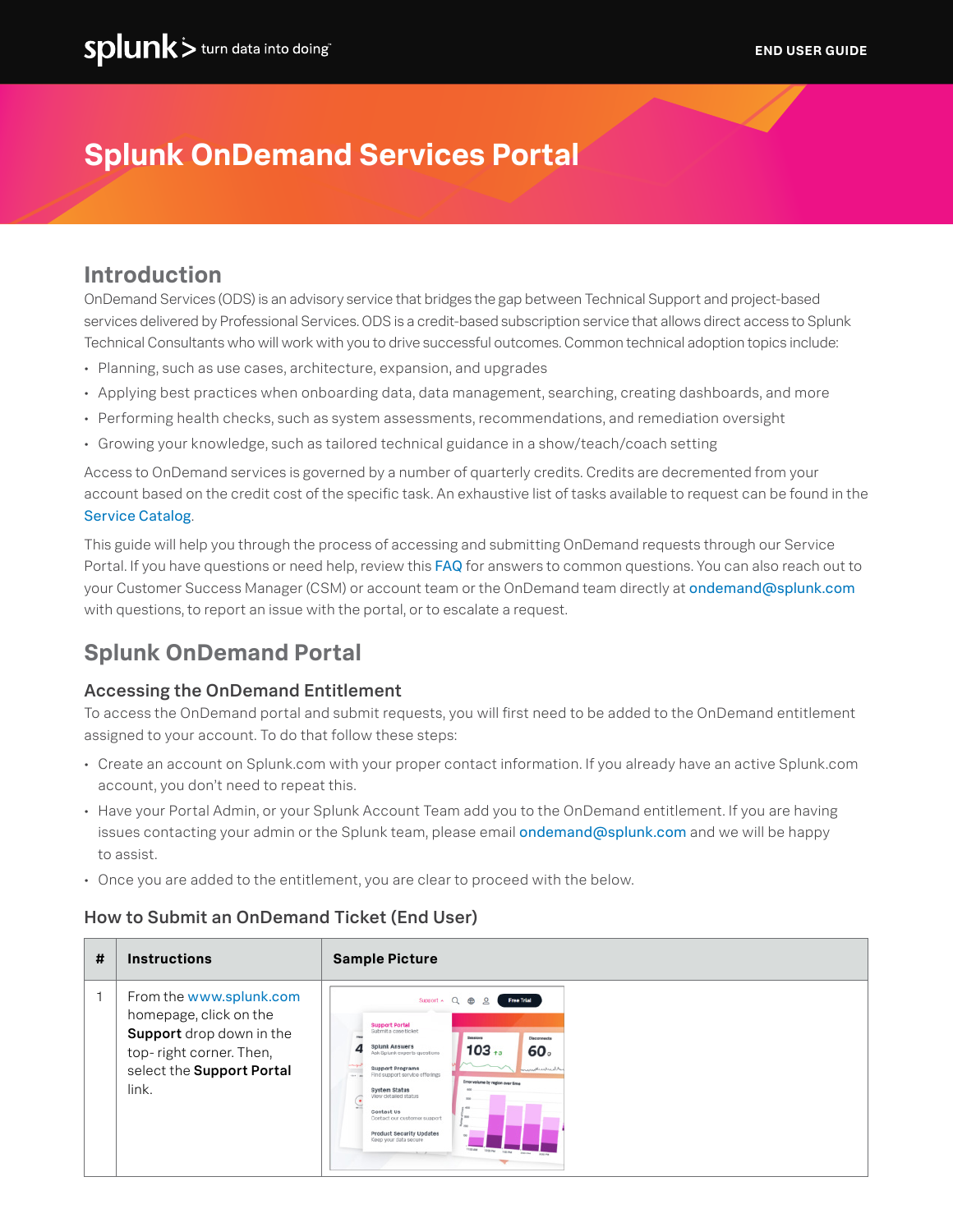| 2 | Log in using your Splunk<br>Support credentials.                                                                                                                                                                                                                                                                                                    | splunk><br><b>Splunk Account Login</b><br><b>Email or Username</b><br>$\equiv$<br>Next<br>Forgot your Password or username?<br>Need to sign up for a Splunk account?                                                                                                                                                                                                                                                                                                                                                                                                                                                                                                                                         |
|---|-----------------------------------------------------------------------------------------------------------------------------------------------------------------------------------------------------------------------------------------------------------------------------------------------------------------------------------------------------|--------------------------------------------------------------------------------------------------------------------------------------------------------------------------------------------------------------------------------------------------------------------------------------------------------------------------------------------------------------------------------------------------------------------------------------------------------------------------------------------------------------------------------------------------------------------------------------------------------------------------------------------------------------------------------------------------------------|
| 3 | In the top navigation bar,<br>select Get Started.                                                                                                                                                                                                                                                                                                   | Splunk> Support Portal<br>$\bullet$<br>Need Helpi<br>Get started v<br>Resources v<br>Get help with Splunk<br><b>Search Splunk Support</b><br>$\mathbb{Q}_i$<br>Hello Briana, looking for this?<br>Recent Cases - Your most recently created, open cases<br>2875252   General Question - How are things going?<br>Open<br>2875261   Optimize query<br>Open<br>2874893   Account Question - Test - Briana 5.27.22<br>Open - Super long non-sensical comment about nothing in particular just to test the length of the comment on the homepage in user testing to see if the lengt.<br>View all:                                                                                                               |
| 4 | Under Tools, select Create<br><b>OnDemand Request.</b>                                                                                                                                                                                                                                                                                              | Splunk> Support Portal<br>Get started ^<br>Resources v<br>Home<br><b>Tools</b><br>Get<br>Cases<br>Need Help?<br><b>OnDemand Requests</b><br><b>Create Case</b><br>Search Splu<br><b>Entitlements</b><br><b>Create OnDemand Request</b><br><b>Cloud Stacks/Instances</b><br><b>Create Cloud App Request</b><br><b>Licenses</b><br><b>Hello B</b><br><b>Certifications</b><br>Recent C<br>Open                                                                                                                                                                                                                                                                                                                 |
| 5 | Select an Entitlement.<br>You may have multiple<br>entitlements listed.<br>Make sure to select an<br>entitlement with available<br>credits remaining.<br>Credits reset on the 1st<br>of each calendar quarter<br>(January 1, April 1, July 1,<br>October 1 respectively),<br>and any unused credits for<br>the previous quarter do not<br>rollover. | Splunk > Support Portal<br>Get started $\sim$<br>Resources v<br>Home > Need Help? > Create OnDemand Request<br>OnDemand (ODS) is an advisory service that bridges the gap between Splunk Technical Support and project-based<br>services delivered by Professional Services. ODS consultants can provide best practice technical guidance for architecture,<br>upgrade/expansion planning, use case development, data management, health assessments, and many other technical<br>adoption tasks in a "show/teach/coach" setting.<br>Learn more about OnDemand Services here.<br>* Select Entitlement<br>CP Test Account 0810 01_Smoke Testing Purpose-Please Ignore - 40001340<br>8 of 15 Credits Available |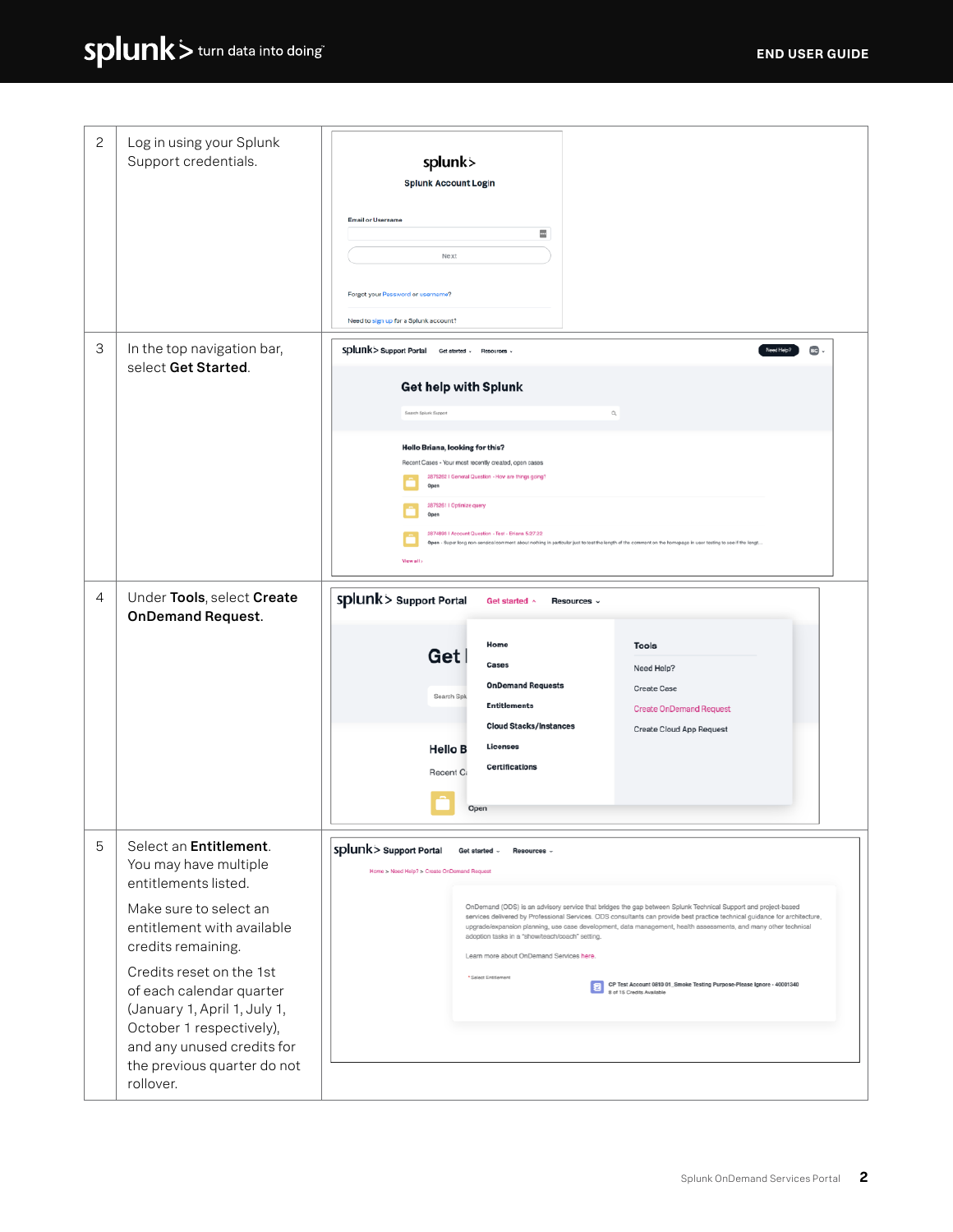| 6 | Select which Splunk product<br>family you need assistance<br>with under the Pick Your<br>Product field.                                                                                                                                    | * Select Entitlement                       | CP Test Account 0810 01_Smoke Testing Purpose-Please Ignore - 40001340<br>8 of 15 Credits Available                                                                                                                                    |
|---|--------------------------------------------------------------------------------------------------------------------------------------------------------------------------------------------------------------------------------------------|--------------------------------------------|----------------------------------------------------------------------------------------------------------------------------------------------------------------------------------------------------------------------------------------|
|   |                                                                                                                                                                                                                                            | * Pick Your Product                        | Splunk Core - Enterprise, Splunk Cloud                                                                                                                                                                                                 |
|   |                                                                                                                                                                                                                                            |                                            | Enterprise Security (ES), UBA                                                                                                                                                                                                          |
|   | If you are not sure which<br>selection to choose, ask<br>your Splunk account team                                                                                                                                                          |                                            | SOAR, Mission Control, Phantom                                                                                                                                                                                                         |
|   |                                                                                                                                                                                                                                            |                                            | ITSI, IT Cloud                                                                                                                                                                                                                         |
|   | for clarification, email                                                                                                                                                                                                                   |                                            | Observability Cloud, Infrastructure Monitoring (IM), APM, Log Observer (LO)                                                                                                                                                            |
|   | ondemand@splunk.com                                                                                                                                                                                                                        |                                            | <b>Splunk Synthetics</b>                                                                                                                                                                                                               |
|   | for guidance, or select<br>one option to see the                                                                                                                                                                                           |                                            | On-Call                                                                                                                                                                                                                                |
|   | tasks available under each                                                                                                                                                                                                                 |                                            | Splunk Intelligence Management                                                                                                                                                                                                         |
|   | product category.                                                                                                                                                                                                                          |                                            |                                                                                                                                                                                                                                        |
| 7 | Next, select the Task that                                                                                                                                                                                                                 | * Select Entitlement                       | v                                                                                                                                                                                                                                      |
|   | you need assistance with.                                                                                                                                                                                                                  |                                            | CP Test Account 0810 01_Smoke Testing Purpose-Please Ignore - 40001340<br>8 of 15 Credits Available                                                                                                                                    |
|   | If you are not sure which<br>task to choose, ask your<br>Splunk account team<br>for clarification, email                                                                                                                                   | * Pick Your Product                        | v<br>Splunk Core - Enterprise, Splunk Cloud                                                                                                                                                                                            |
|   |                                                                                                                                                                                                                                            | * Task<br>Q Search                         | $\,$                                                                                                                                                                                                                                   |
|   |                                                                                                                                                                                                                                            |                                            | Showing 1 to 5 of 43<br><b>Architecture Diagram Creation</b>                                                                                                                                                                           |
|   |                                                                                                                                                                                                                                            |                                            | 5.0 Credit(s) · Create an Architecture Diagram illustrating Customer's Splunk<br>implementation.                                                                                                                                       |
|   | ondemand@splunk.com<br>for guidance, or select                                                                                                                                                                                             |                                            | <b>Ask a Consultant</b><br>2.0 Credit(s) · Consultative session to answer adoption and best practice questions                                                                                                                         |
|   | one option to see the task                                                                                                                                                                                                                 |                                            | related to adoption activities for Splunk Enterprise or Splunk Cloud (does not include<br>Premium Solutions).                                                                                                                          |
|   | description.                                                                                                                                                                                                                               |                                            | Ask a Splunk Enterprise Expert<br>5.0 Credit(s) · Expert consultative session on Splunk best practices questions related to<br>adoption activities for Splunk Enterprise or Splunk Cloud (does not include Premium<br>Solutions)       |
|   |                                                                                                                                                                                                                                            |                                            | <b>Assist with Data On-Boarding</b><br>2.0 Credit(s) · Assist the Customer with getting new data sources ingesting into Splunk.                                                                                                        |
|   |                                                                                                                                                                                                                                            |                                            | <b>Blockchain: Advisory Session</b>                                                                                                                                                                                                    |
|   |                                                                                                                                                                                                                                            |                                            | 5.0 Credit(s) · Consultative session to answer questions related to blockchain /<br>Distributed Ledger Technology (DLT) monitoring and analytics using Splunk Enterprise<br>or Splunk Cloud.                                           |
|   |                                                                                                                                                                                                                                            |                                            |                                                                                                                                                                                                                                        |
|   |                                                                                                                                                                                                                                            |                                            | Cancel<br>Submit                                                                                                                                                                                                                       |
| 8 | Following this, you'll be<br>asked to define a subject,<br>select the Splunk version<br>you are running (if known),<br>the preferred time zone<br>for service delivery, and<br>the deployment type of the<br>Splunk installation you have. | * Select Entitlement                       | ℐ<br>CP Test Account 0810 01_Smoke Testing Purpose-Please Ignore - 40001340<br>8 of 15 Credits Available                                                                                                                               |
|   |                                                                                                                                                                                                                                            | * Pick Your Product                        | ℐ<br>Splunk Core - Enterprise, Splunk Cloud                                                                                                                                                                                            |
|   |                                                                                                                                                                                                                                            | * Task                                     | ℐ<br>Ask a Splunk Enterprise Expert<br>5.0 Credit(s) · Expert consultative session on Splunk best practices questions<br>related to adoption activities for Splunk Enterprise or Splunk Cloud (does not<br>include Premium Solutions). |
|   |                                                                                                                                                                                                                                            | <b>Task Description</b>                    | <b>Definition</b><br>Assist the Customer with advanced Splunk best practices and adoption activities which may                                                                                                                         |
|   | Next, please include a<br>detailed description of<br>your request, paying mind<br>to the required information<br>presented for each task<br>type. The more details you<br>can provide upfront, the<br>quicker we can assist you!           |                                            | include HA/DR, multi-site, migrations, and other advanced configurations                                                                                                                                                               |
|   |                                                                                                                                                                                                                                            | * Subject                                  |                                                                                                                                                                                                                                        |
|   |                                                                                                                                                                                                                                            | * Splunk Version                           | --none--<br>$\overline{\mathbf{v}}$                                                                                                                                                                                                    |
|   |                                                                                                                                                                                                                                            | * Preferred Time Zone for Service Delivery | $-$ none $-$<br>$\blacktriangledown$                                                                                                                                                                                                   |
|   |                                                                                                                                                                                                                                            | * Deployment Type                          | $\blacktriangledown$<br>$-$ none $-$                                                                                                                                                                                                   |
|   |                                                                                                                                                                                                                                            | * Description                              |                                                                                                                                                                                                                                        |
|   | Once sufficient information                                                                                                                                                                                                                |                                            |                                                                                                                                                                                                                                        |
|   | has been provided, click<br>Submit Request.                                                                                                                                                                                                |                                            | Submit<br>Cancel                                                                                                                                                                                                                       |
|   |                                                                                                                                                                                                                                            |                                            |                                                                                                                                                                                                                                        |